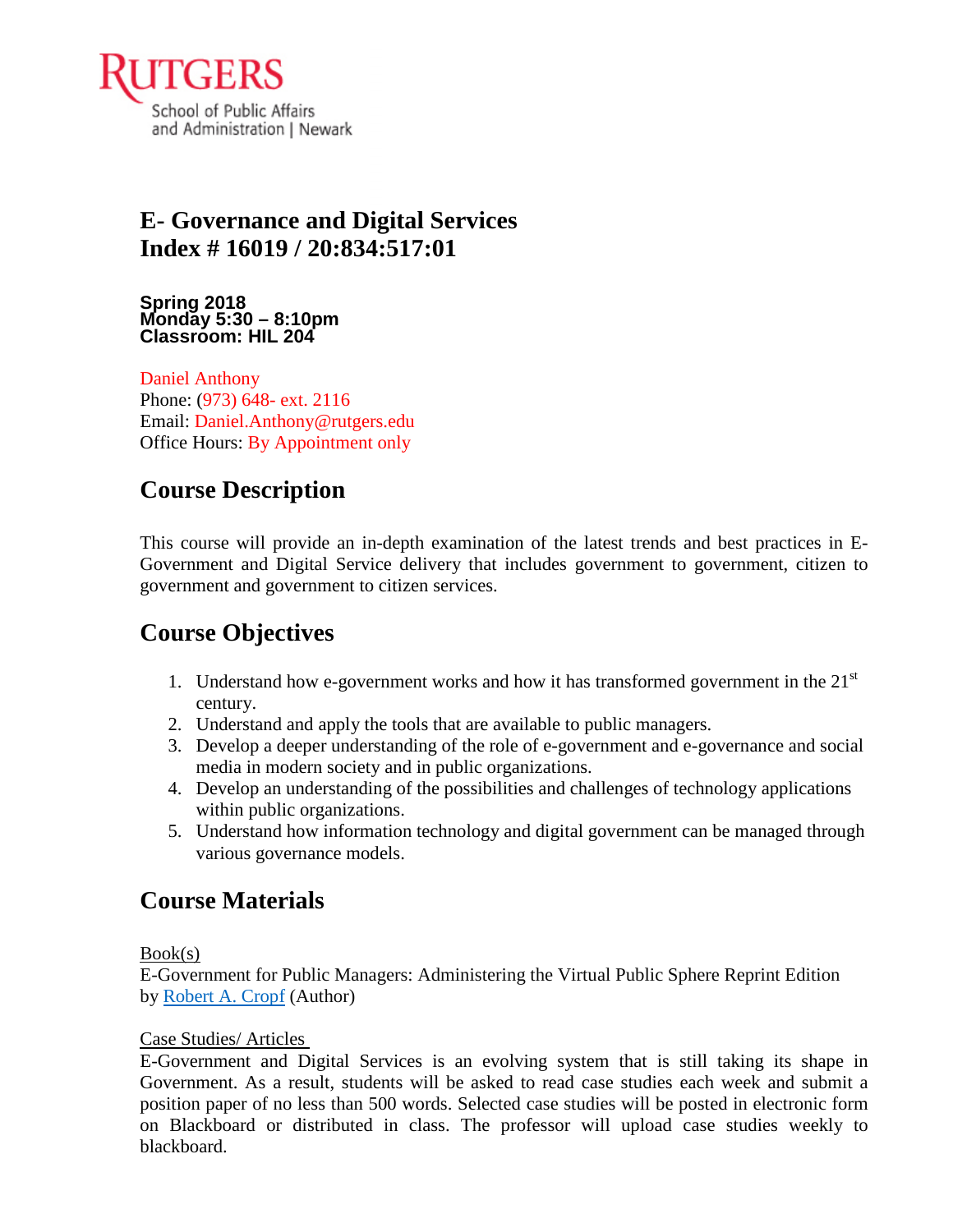

# **Course Requirements**

In general, all assignments (unless otherwise stated) must be:

- o Submitted in Word format, no PDFs.
- o Your name should appear as part of the filename.
- o Each assignment must have a cover page with your name, date, and the assignment.
- o Do not use the "#" symbol in your file name, as Blackboard does not recognize it and I will not be able to grade your assignment.
- o All assignments must be submitted through Blackboard not through email attachments.
- o You should also know that papers will be spot-checked against Turnitin (see www.turnitin.com) which is a database of previously used papers and guards against plagiarism.

### **Course Assignments**

1. *Class Participation/Attendance* (35% of grade)

*Participation* is very important in this class and I will be tracking how each student participates and interacts among the class and myself. **The course meets only once a week so attendance is also critical to the overall grade.** If you are unable to attend one class, please check with me (via e-mail) for any changes to the syllabus or announcements that you may have missed during class.

You participate by asking a question, responding to a question or making a comment or observation. Therefore, it is critical to be prepared for class by reading the assigned chapters or articles in advance and be familiar with their main points.

2. *Weekly Position Paper* (15% of grade)

You will be required to read a case study and write a weekly position paper which should include a summary of the case study and your position on the article (research question, methods, findings and conclusions. You should then critique how well the author(s) made their points, and your position to the topic. Your position paper should be no less than 500 words and use Chicago style for any quotes etc. Also include a cover page with the course name, semester, your name and date and Assignment number. Number all pages of your assignment and include your last name on the file when electronically submitted!

#### 3. *Team Project* (15% of grade)

Teams will be assigned (dependent on class size) that will develop a business case and strategy for developing an agencies comprehensive communication and citizen engagement plan. Instructions will be distributed in class. Each Team will prepare a written report and share in presenting to the class.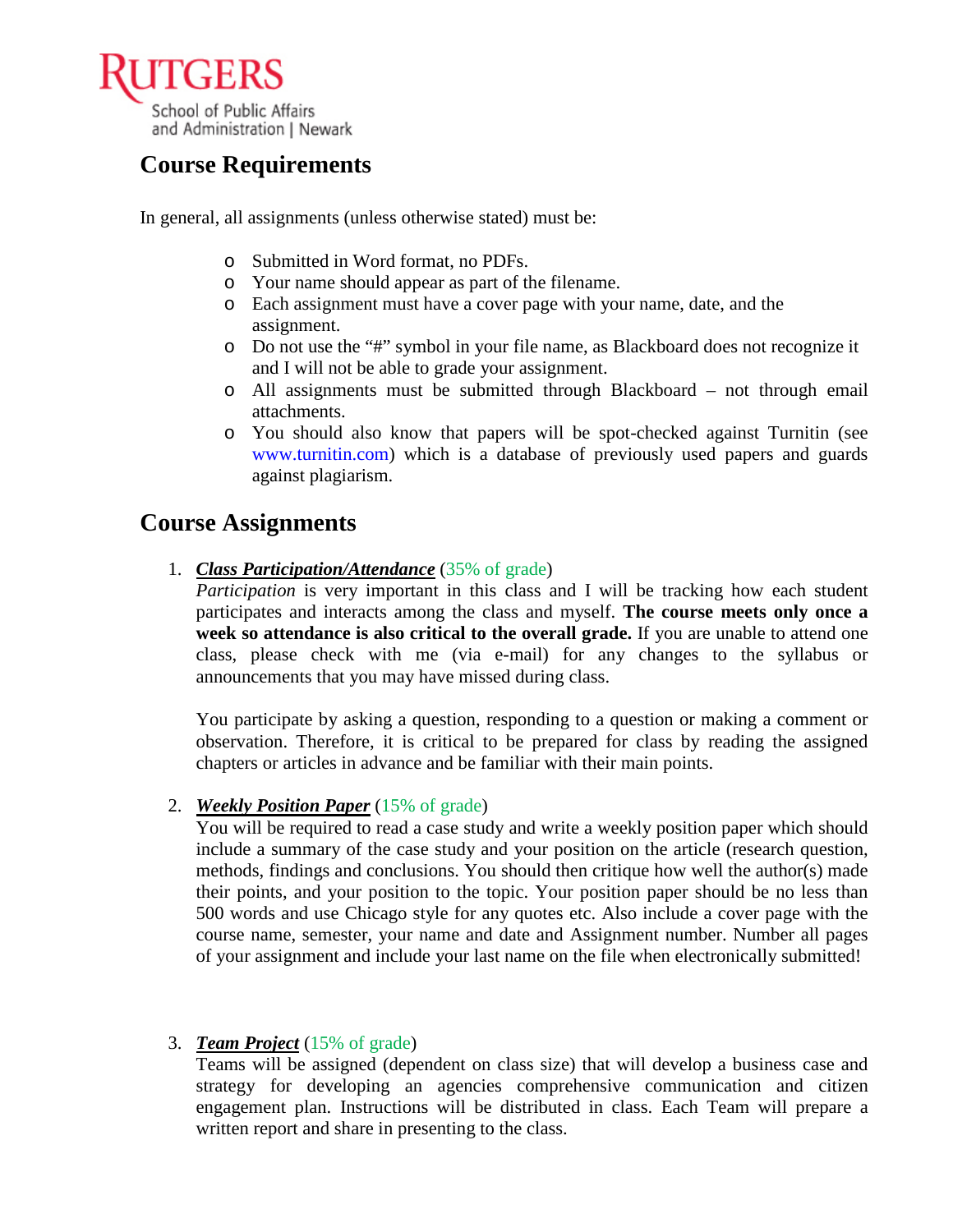

4. *Final Paper* (20% of grade is paper and 15% of it graded as an oral presentation in class) A final paper will be due at the end of the semester that focuses on a particular aspect of e- Government and digital services. You might consider technology applications (or plans) in a governmental department, office, or nonprofit organization. This paper should be between 12 to and 15 pages (not counting a cover sheet and references).

# **Student Learning Outcomes**

By the end of this seminar, students will be able to achieve the following student learning outcomes:

- To be able to lead and manage in public governance.
- To participate in and contribute to the public policy process.
- To analyze, synthesize, think critically, solve problems, and make decisions.
- To articulate and apply a public service perspective.
- To communicate and interact productively with a diverse and changing workforce and citizenship.

# **Grading Criteria**

All written assignments shall be evaluated based content, English and format. Content means did you fully complete all required parts of the assignment? English refers to proper spelling and grammar, readability. Format refers to the proper page length, inclusion of cover page, overall organization of assignment, use of proper citation format (Chicago Style) and inclusion of

| <b>Weekly Position Papers</b>             | 15% |
|-------------------------------------------|-----|
| <b>Assignment 1: Team Project</b>         | 15% |
| <b>Assignment 2: Final Paper</b>          | 35% |
| <b>Class participation and attendance</b> | 35% |

## **Grading**

Final grades in this course will be assessed using the following breakdown:

| Letter<br>Grade | <b>Definition</b> | <b>Numerical</b><br><b>Equivalent</b> |  |
|-----------------|-------------------|---------------------------------------|--|
| A               | Outstanding       | $89.5 - 100$                          |  |
| $B+$            | Very Good         | $84.5 - 89.49$                        |  |
| B               | Good              | $79.5 - 84.49$                        |  |
| $C+$            | Intermediate      | 74.5-79.49                            |  |
| $\mathcal{C}$   | Satisfactory      | $69.5 - 74.49$                        |  |
| F               | Failing           | < 69.5                                |  |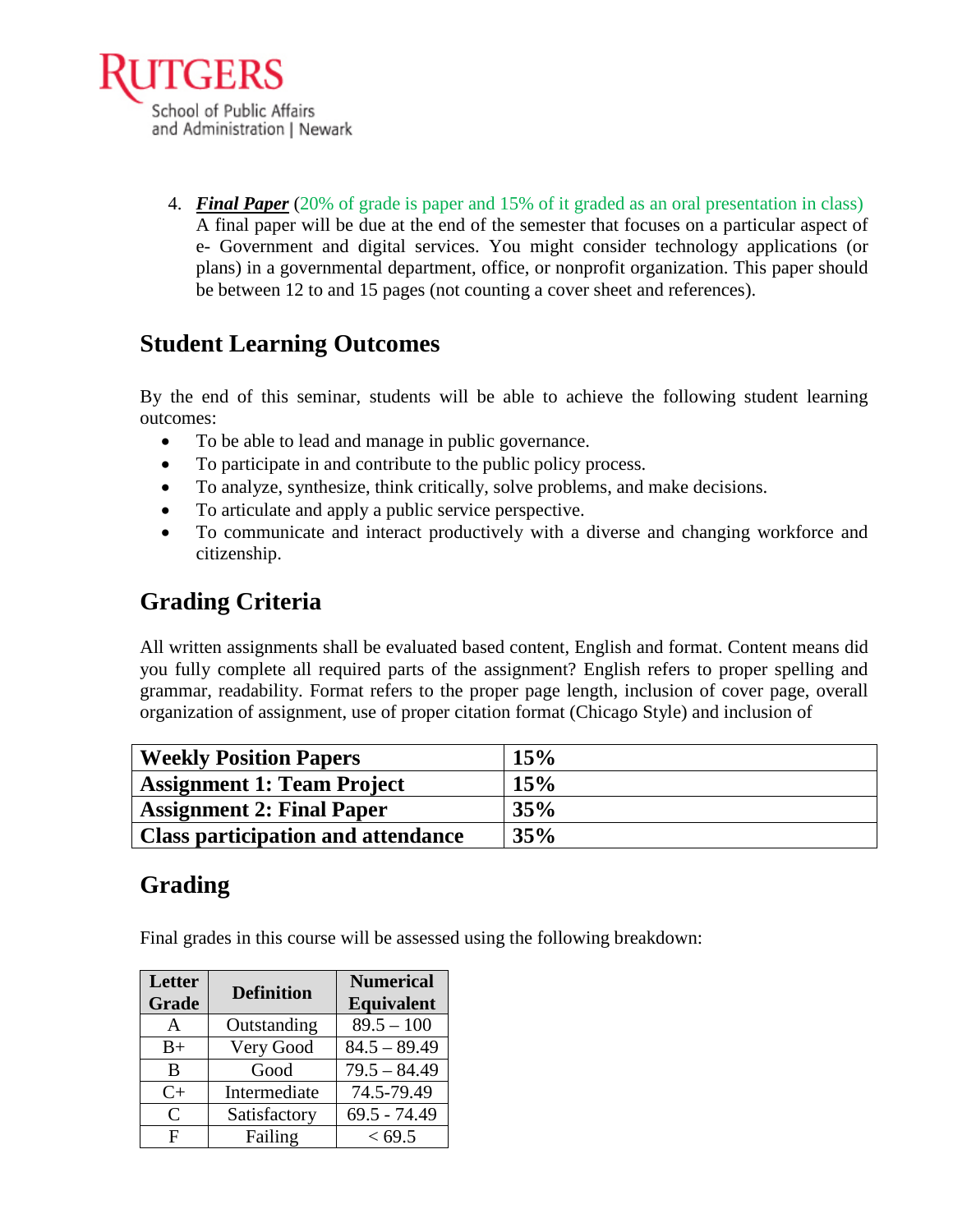

| <b>DATE</b>         | <b>Topic of discussion</b> | <b>Reading(s)/ Case</b> | <b>Position Paper</b> |
|---------------------|----------------------------|-------------------------|-----------------------|
|                     |                            | <b>Study</b>            |                       |
| Week 1              | Understanding E-           |                         |                       |
|                     | Government                 |                         |                       |
| Week 2              | Government 2.0 ICT         |                         |                       |
|                     | to Improve Service         |                         |                       |
|                     | Delivery                   |                         |                       |
| Week 3              | Citizen Engagement         |                         |                       |
| Week 4              | Big Data & Open            |                         |                       |
|                     | Data                       |                         |                       |
| Week 5              | Government website         |                         |                       |
|                     | technologies-best          |                         |                       |
|                     | practices                  |                         |                       |
| Week 6              | <b>Government Apps</b>     |                         |                       |
| Week 7              | Government's Use of        |                         |                       |
|                     | Social Media               |                         |                       |
| Week 8              | E- Government and          |                         |                       |
|                     | Federalism                 |                         |                       |
| <b>Spring Break</b> | N/A                        | N/A                     | N/A                   |
| Week 10             | Understanding online       |                         |                       |
|                     | petitions                  |                         |                       |
| Week 11             | E-Budgeting                |                         |                       |
| Week 12             | Role of Public             |                         |                       |
|                     | Administrators and         |                         |                       |
|                     | Digital Governance         |                         |                       |
| Week 13             | The emerging role of       |                         |                       |
|                     | video                      |                         |                       |
| Week 14             | The future of E-           |                         |                       |
|                     | Government                 |                         |                       |
| Week 15             | Final                      | Paper                   | Presentation          |

# **Course Calendar: Class Schedule and Assignments**

## **Course Policies**

**Blackboard:** First, in order to have access to Blackboard and all of the course materials, you must be officially registered with Rutgers for this course. Once you have registered, it takes between 24 and 48 hours for you to have access to Blackboard. https://blackboard.newark.rutgers.edu Second, you also need to sign in with your Rutgers Net ID. All assignments will be administered through Blackboard and submissions will be posted through Blackboard. Grades will also be available through Blackboard for each assignment. All readings such as articles that are outside of the two required textbooks are available through Blackboard and are organized by week.